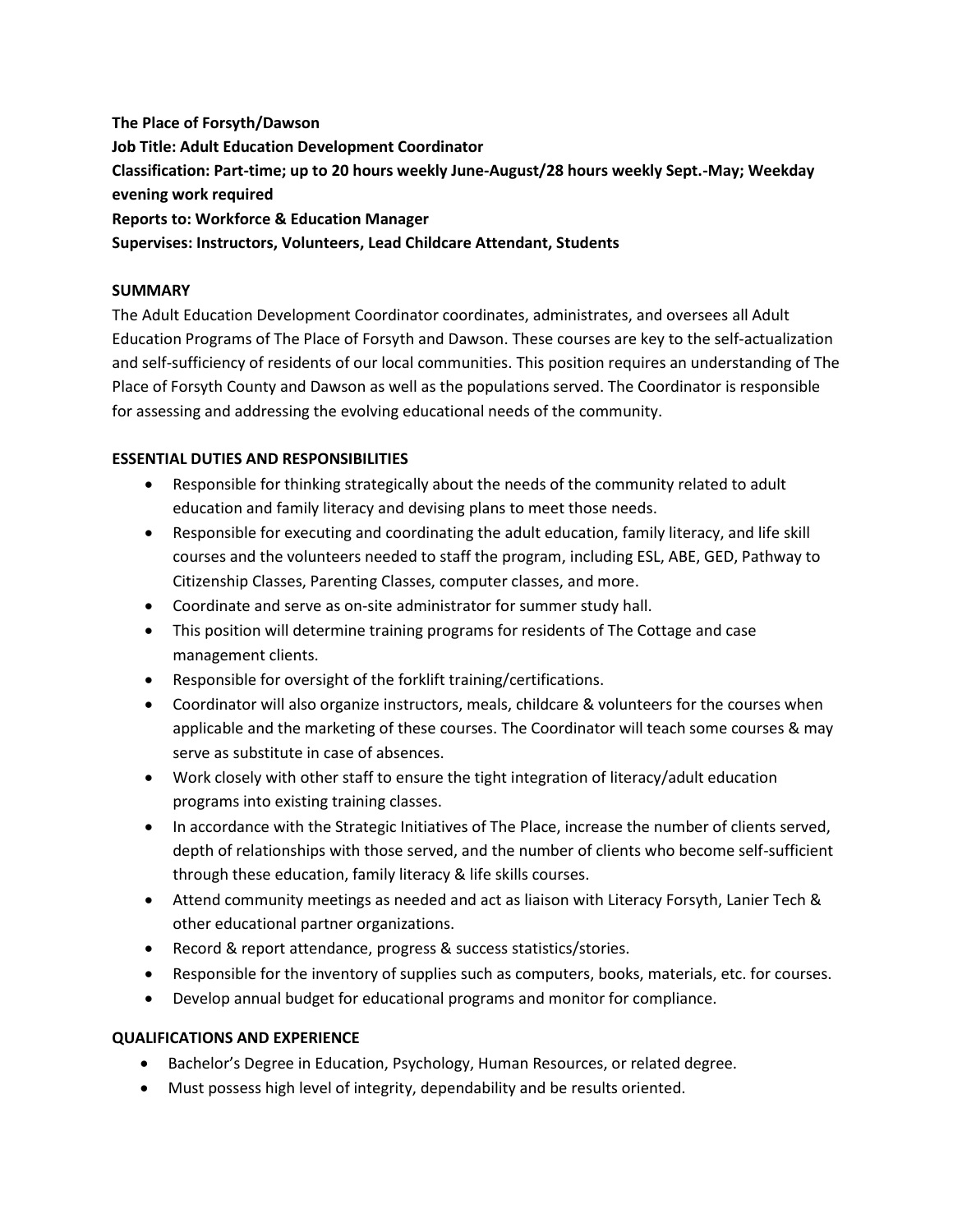- Must demonstrate high level of course knowledge in adult education & project management skills.
- Computer skills working with MS Office (Word, Excel, etc.) and Outlook.
- Excellent verbal and communication skills.
- Flexibility and patience.
- Ability to manage and supervise others.
- Understanding and ability to work with people from diverse backgrounds and cultures.
- Ability to instruct one on one or in classroom setting.
- Proficient with virtual learning platforms such as zoom, Teams, etc.
- Ability to work independently and collaboratively with others.
- Must pass background check & drug screen.

*DISCLAIMER: This is not necessarily an exhaustive list of all responsibilities, duties, skills, efforts, requirements or working conditions associated with the job. While this is intended to be an accurate reflection of the current job, management reserves the right to revise the job or to require that other or different tasks be performed as assigned.* 

*We are an Equal Employment Opportunity employer committed to providing equal opportunity in all our employment practices, including selection, hiring, assignment, re-assignment, promotion, transfer, compensation, discipline, and termination. The Place prohibits discrimination, harassment, and retaliation in employment based on race; color; religion; national origin; sex (including same sex); pregnancy, childbirth, or related medical conditions; genetic information; age; disability or handicap; citizenship status; service member status; or any other category protected by federal, state, or local law. Violation of this policy will result in disciplinary action, up to and including immediate termination.*

Name: (print) \_\_\_\_\_\_\_\_\_\_\_\_\_\_\_\_\_\_\_\_\_\_\_\_\_\_\_\_\_\_\_\_\_\_\_\_\_\_\_\_\_\_\_\_\_\_\_\_\_\_

Signature: \_\_\_\_\_\_\_\_\_\_\_\_\_\_\_\_\_\_\_\_\_\_\_\_\_\_\_\_\_\_\_\_\_\_\_\_\_\_\_\_\_\_\_\_\_\_\_\_\_\_\_\_\_\_ Date: \_\_\_\_\_\_\_\_\_\_\_\_\_\_\_\_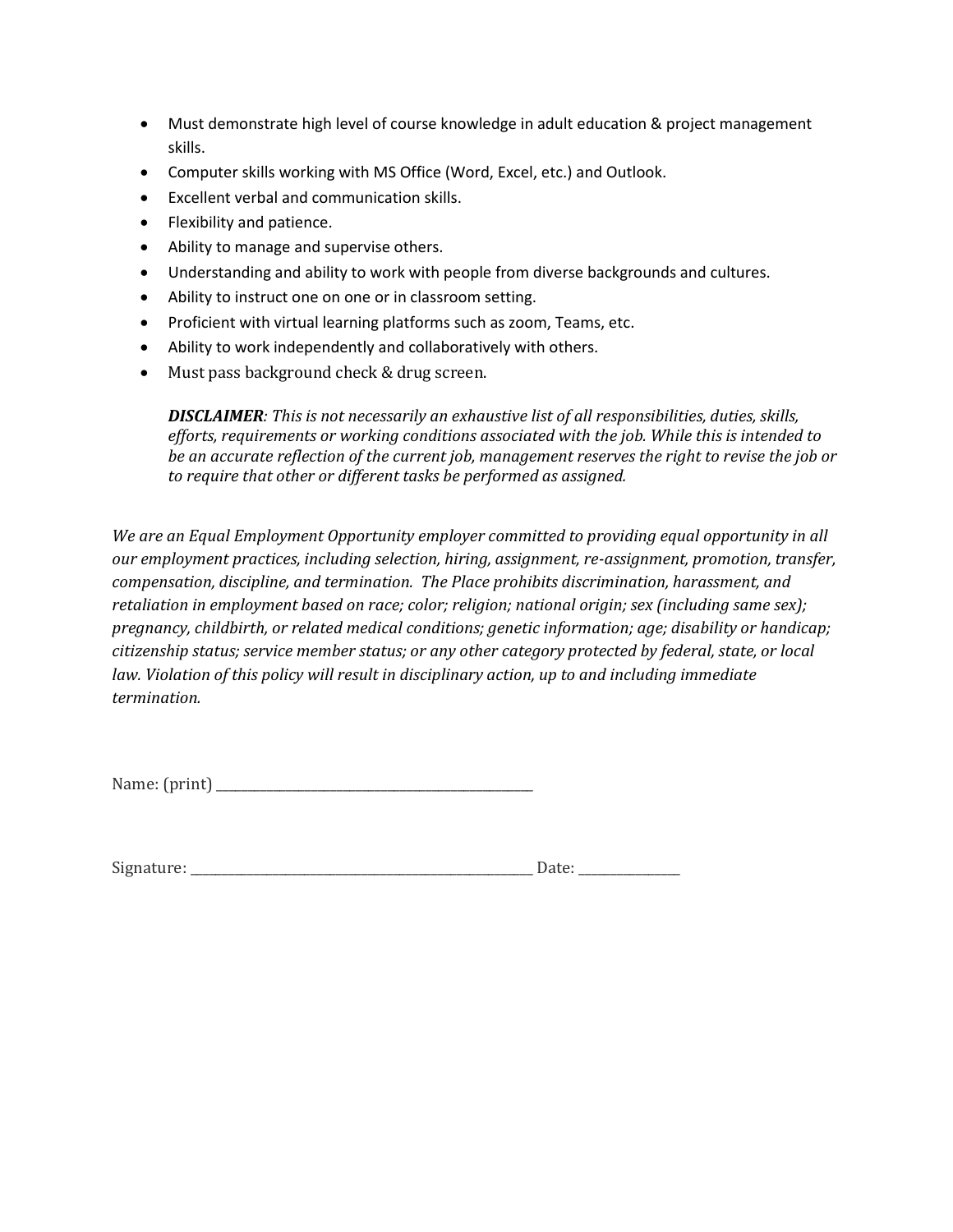# Life Skills Education and Family Literacy

## *Changing Lives; Changing Legacies*

The Place of Forsyth offers programs and opportunities that prepare and empower our adult students to achieve their educational, career, and personal goals. We provide a wide range of rich learning experiences that are created to inspire life-long learning among our students.

### We believe

- In the joy of learning.
- In the transformative power of education.
- In building dreams.
- In the ability of all adults to learn.
- In teaching the student, not the material.

### Our Educational Mission

- To teach adults in Forsyth and Dawson Counties and those in the surrounding areas the literacy skills they need to be successful on the job, at home, and in the community.
- To offer job training and career preparation courses to assist adults in reaching their potential personally and in their desired career pathways.
- To equip parents to build literate homes through literacy programs, resources, and training.
- To increase public awareness regarding the magnitude and negative effects of illiteracy.

### Startling Statistics

- Currently, 45 million Americans are functionally illiterate and cannot read above a fifth-grade level
- 50% of adults cannot read a book written at an eighth-grade level
- 57% of students failed the California Standards Test in English
- 1/3 of fourth-graders reach the proficient reading level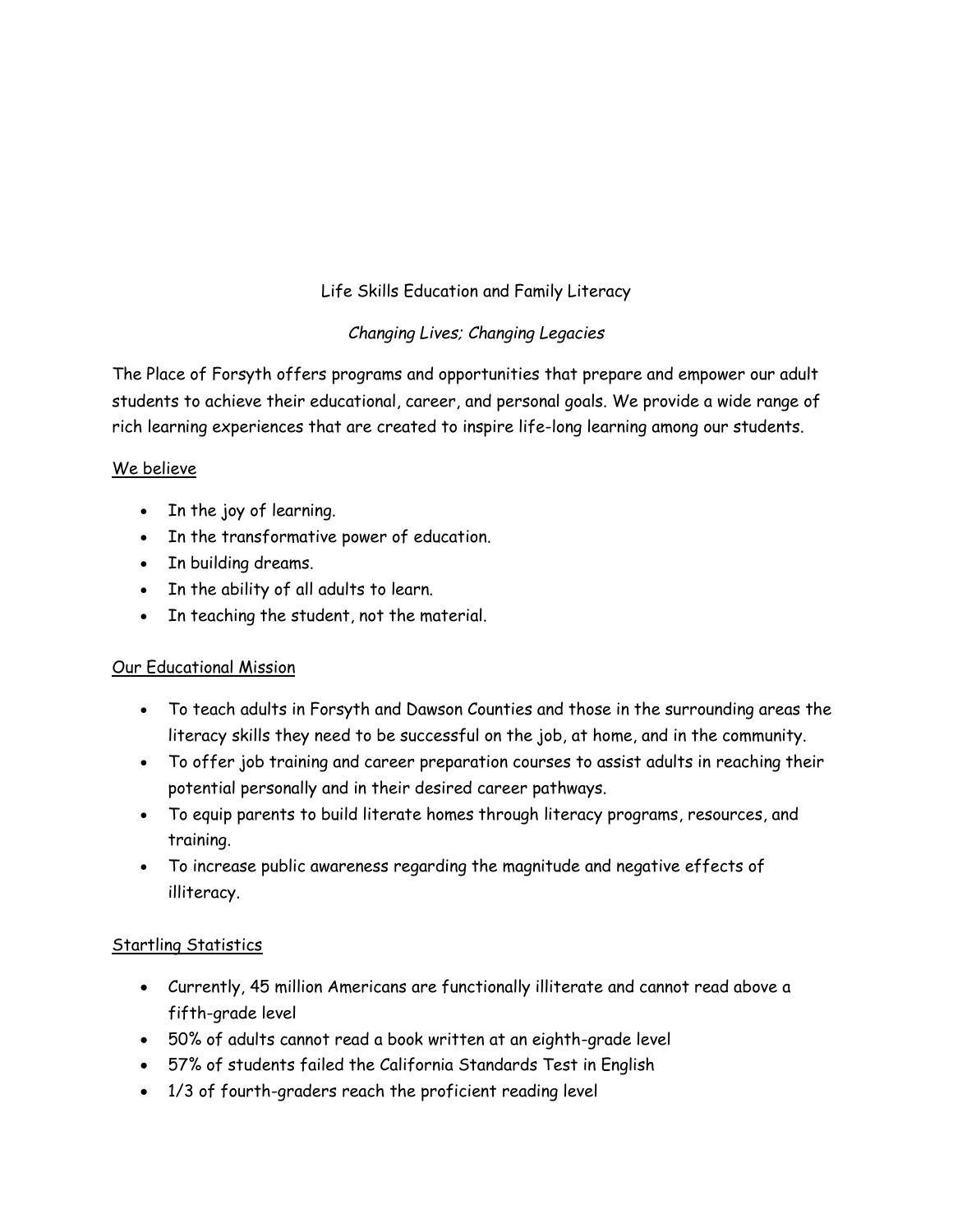- 25% of students in California school systems are able to perform basic reading skills
- 85% of juvenile offenders have problems reading
- 3 out of 5 people in American prisons can't read
- 3 out of 4 people on welfare can't read <https://literacyproj.org/2019/02/14/30-key-child-literacy-stats-parents-need-to-be-aware-of/>

## Adult School

Many families are impacted by low literacy. When individuals learn how to read, write, do basic math, and use computers, they have the power to lift themselves out of poverty, find and keep sustainable employment, and ultimately change their lives. To ensure student success, students will undergo placement testing before enrolling in the appropriate course.

- 1. Tutor training Volunteers will be required to attend a training session to better equip themselves to assist with adult student learning.
- 2. English as a Second Language (ESL) This is an English course designed to improve the international student's ability to speak and understand English at normal conversational speed and to give the student the opportunity to continue improving pronunciation and oral fluency skills.
- 3. Teaching reading This individualized reading program will provide support to adults in need of reading improvement.
- 4. Study skills This course is a basic academic course teaching skills such as close reading, note-taking, material review, and quiz and test preparation. The course will also emphasize study routines, strategies for meeting deadlines, personal organization, filing and storage of academic materials, and time management.
- 5. Adult Basic Education (ABE) This class is designed to lay the foundation of learning to students not yet working at a high school level. This includes the basics of reading, writing, and math. To be enrolled in ABE, students will be proficient in English and working below a  $9<sup>th</sup>$  grade level.
- 6. General Education Development (GED) This course is designed to prepare English proficient students who do not have a high school diploma and are working at or above a 9<sup>th</sup> grade reading level to earn their GED.
- 7. Study hall/computer lab This is an open time designated for students of the adult school to come for study assistance and to use the ABE and GED prep programs on the computer.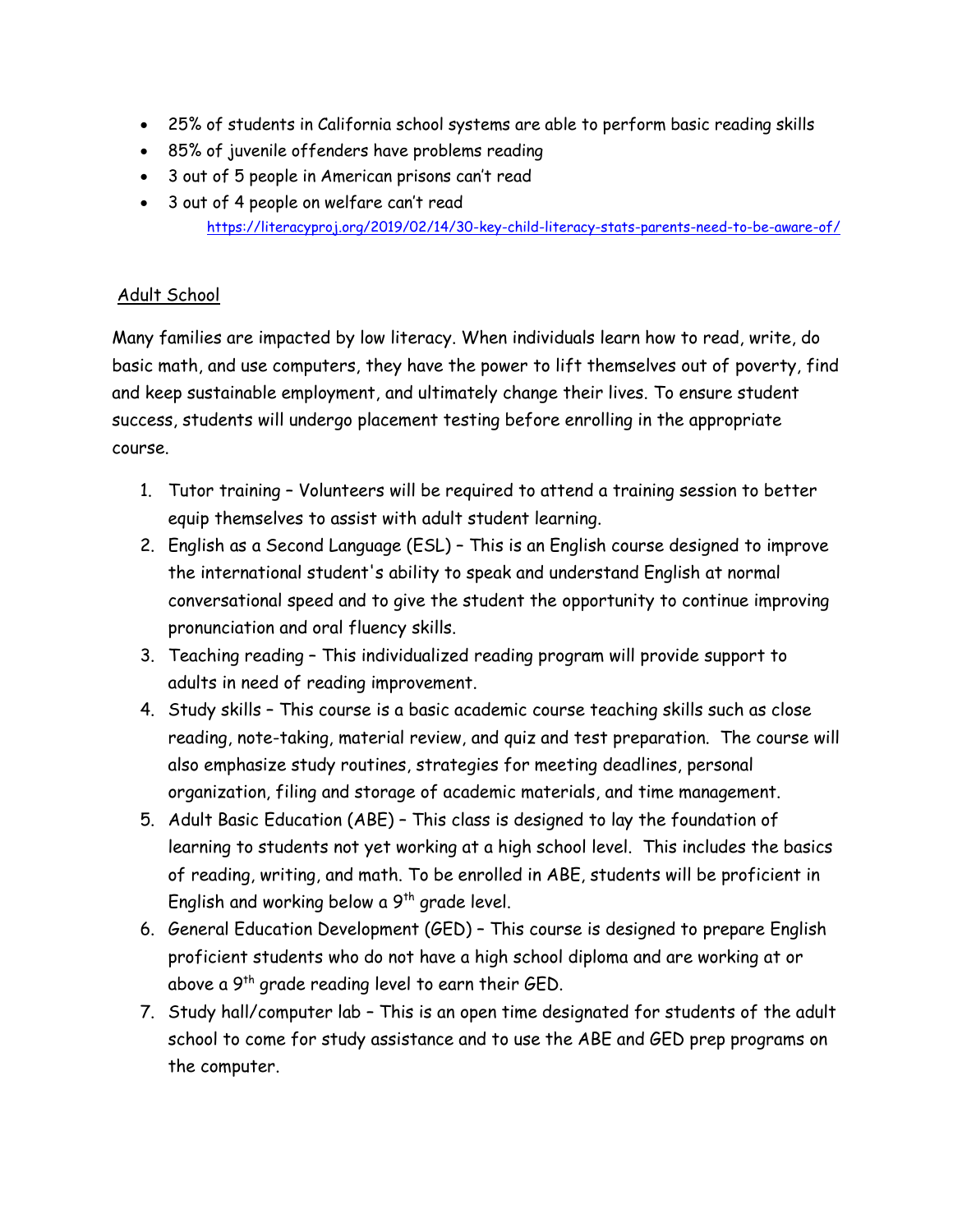8. Citizenship courses – This course is offered to assist those who wish to become citizens of the United States.

## Family Literacy

Parents' literacy skills, along with their attitudes about learning and formal education, have an immense impact on their children's academic achievement. These courses are designed to promote literacy and learning within families and offer support to the parents as they strive to help their children.

- 9. Parenting classes This class utilizes Love and Logic at the present and is designed to enhance parenting skills and to equip the parents with the tools necessary to become even better parents.
- 10. Toddler/preschool education This class will be offered as a series of sessions to provide parents with ideas to create an environment that promotes learning with their young children using age appropriate activities.
- 11. Homework helps This class will be designed to teach parents how to support their children's learning and assist them with their homework.
- 12. Resource room This is an educational library that will be stocked with education materials and print resources to assist families with helping their children learn.
- 13. Summer reading program This is a reward based system that will encourage reading. Students earn prizes based on the number of books (or chapters) read.
- 14. Family book club The book club will foster conversations between members of a family. Discussions will include identifying literary topics, expressing opinions and exchanging ideas. This will promote the idea of reading for pleasure.

## Life Skills

Essential life skills are a combination of academic skills and daily living skills necessary to participate as independently as possible in the community. Life skills allow us to effectively deal with the challenges of everyday living. These courses promote the acquisition of life skills.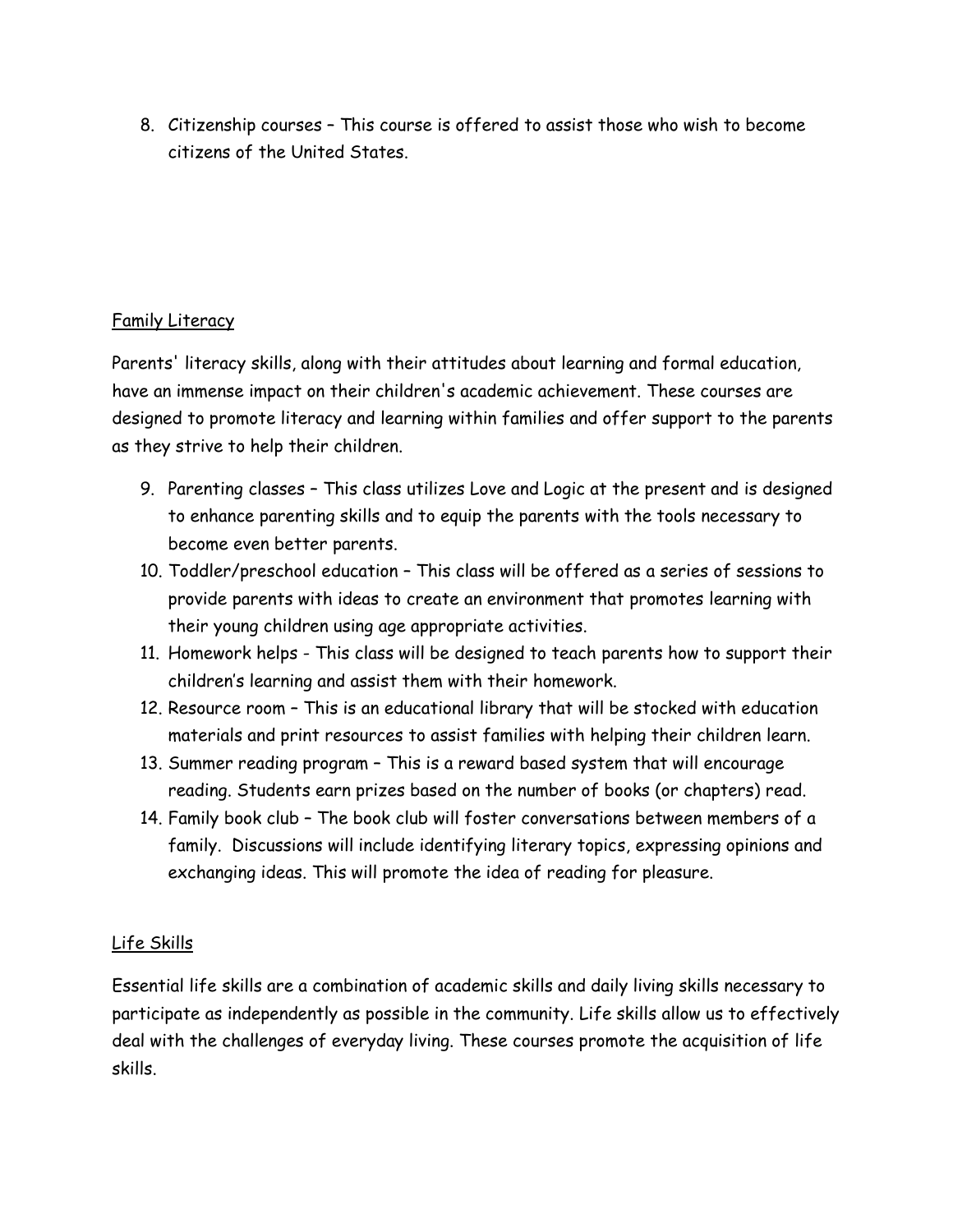- 15. Goal setting –This workshop teaches students to identify a need for setting goals and objectives to enhance their personal and career pathways, choose appropriate goals, and utilize SMART goals to ensure long-term success.
- 16. Finance and budgeting This seminar is to train the students to create, balance, and maintain a budget which can be beneficial for the workplace as well as for the students' personal development.
- 17. CPR Courses This course will offer basic first aid and life-saving training.
- 18. Self-care This series of one-day seminars will include, but not be limited to, topics such as household management, cooking, cleaning, gardening, minor home repair, car maintenance, and time management.
- 19. Conflict resolution This course will teach students to manage conflict between two or more parties and arrive at a peaceful resolution to a dispute. These skills can be beneficial in the work place as well in a student's private life.
- 20. Computer literacy This class will teach basic computer proficiency skills. The class introduces a general knowledge of [computers,](https://www.computerhope.com/jargon/c/computer.htm) [software,](https://www.computerhope.com/jargon/s/software.htm) [hardware,](https://www.computerhope.com/jargon/h/hardware.htm) and how they work. The program focuses on the ability to run and navigate [applications](https://www.computerhope.com/jargon/a/application.htm) rather than being able to [program.](https://www.computerhope.com/jargon/p/programming.htm)
- 21. Driver's Ed This course will prepare the students for the written driver's exam. This class is intended to educate students on appropriate driving skills and habits as well as responsible behavior in roadway transportation.
- 22. Forklift training This is a course designed to teach driving a forklift to increase workplace safety and productivity. The student will receive a 3 year transferable certification at the end of the program.

**Population served reaches Dawson, Forsyth and surrounding counties. All socioeconomic levels, documented & undocumented (GED, etc. enrollment assists students in achieving documentation), all races, languages, particularly Hispanic population, East Indian population. Referrals come from partner agencies including but not limited to: Ninth District Opportunity, school counselors, Family Connection, public library system, local law enforcement, DFACS, Rape Response, St. Vincent de Paul, Lanier Tech, Mountain Ed Charter High Schools, Goodwill Career Center, Parental Accountability Court, Drug Court, etc.**

Helpful stats In 2021 – helped connect 275 people with jobs Forsyth County, GA